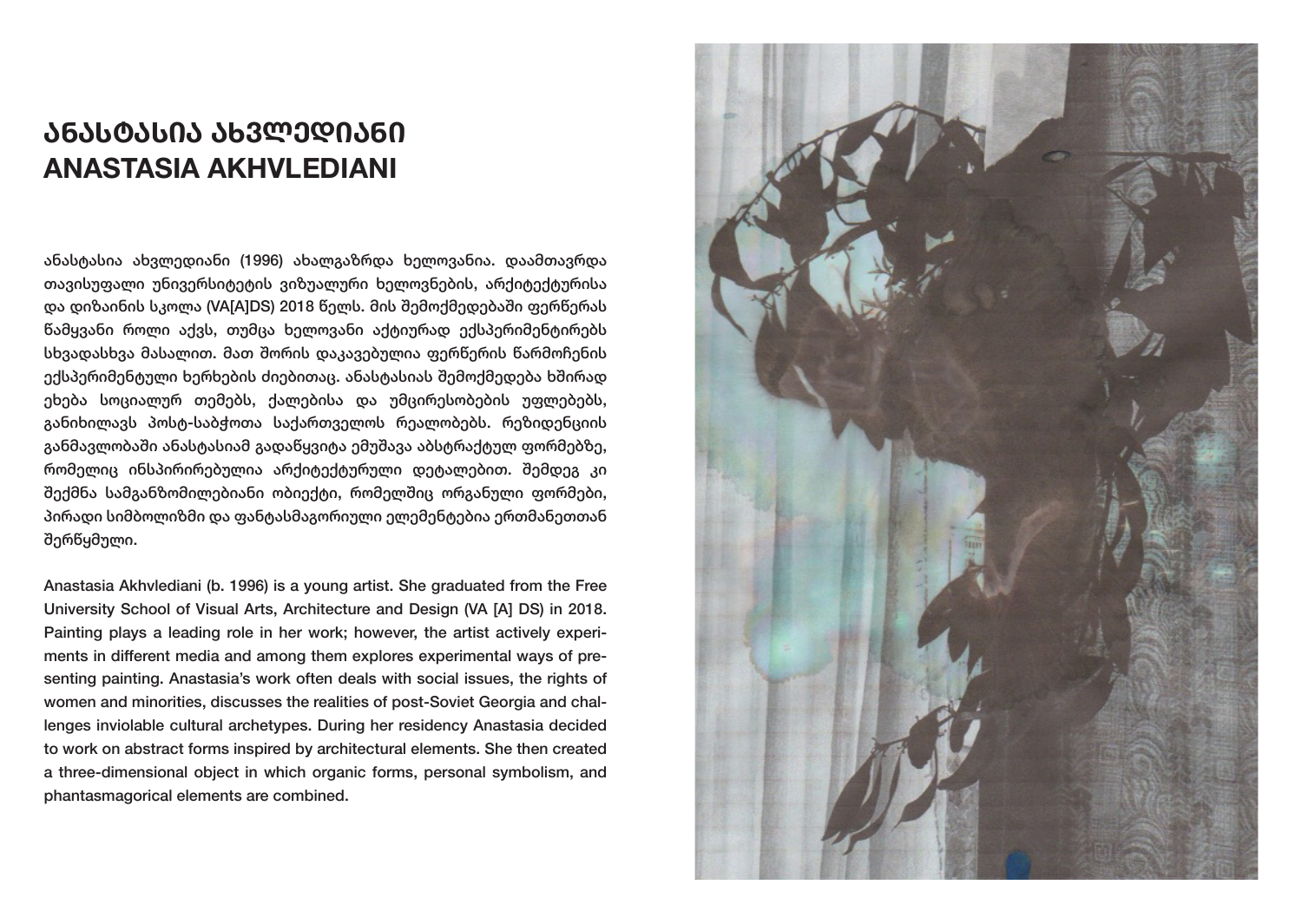#### **ᲐᲜᲐᲡᲢᲐᲡᲘᲐ, ᲠᲝᲒᲝᲠ ᲛᲘᲮᲕᲔᲓᲘ ᲨᲔᲜᲡ ᲨᲔᲛᲝᲥᲛᲔᲓᲔᲑᲐᲡᲗᲐᲜ?**

9 წლის ასაკში ბავშვების სახელოვნებო კლასის გამოფენას ვეწვიე. დედას ვთხოვე, რომ მეც ჩავეწერე ამ კლასში შემდეგი სემესტრისთვის. მუდმივად შემოქმედებით პროცესში ვიყავი. ვფიქრობ, მაშინ ვიგრძენი უდიდესი სურვილი გამომეხატა საკუთარი თავი. 9 წლის ასაკში ეს ერთადერთი გზა იყო და მგონი დღემდე ასეა.

## **ANASTASIA, HOW DID YOU COME TO YOUR CHOICE OF AR-TISTIC ACTIVITY?**

I was 9 when I visited an exhibition of kids' art class. I asked my mom to sign me up for next semester, since I never stopped doing art. I think I felt an enormous urge to express myself. At nine years old, art was the only way, and I guess still is the only way.

#### **ᲨᲔᲒᲘᲫᲚᲘᲐ ᲘᲡᲐᲣᲑᲠᲝ ᲑᲔᲑᲘᲐᲡᲐ ᲓᲐ ᲛᲘᲡ ᲨᲔᲛᲝᲥᲛᲔᲓᲔᲑᲐᲖᲔ?**

ბოლო რამდენიმე წლის განმავლობაში ის ნამდვილად შეიცვალა. ბებიაჩემი ლალი ჩვეულებრივი ქართველი დიასახლისი იყო. საქართველოს ტექნიკურ უნივერსიტეტში, ქიმიის დეპარტამენტში მუშაობდა. გაზარდა 3 ქალიშვილი და 5 შვილთაშვილი. ამავდროულად, ის აცხობდა კიდეც. ლალი კრეატიული ადამიანია და ამას გამოხატავდა დიასახლისობაში, ცხობასა და ქსოვაშიც. მას შემდეგ, რაც მისი მეუღლე გარდაიცვალა და ჩვენც გავიზარდეთ, ბებიას ბევრი დრო დარჩა საკუთარი თავისთვის. მან დაიწყო სამკაულებისა და სახლის დეკორაციების კეთება. ბოლო დროს ხატვაც. ამიტომაა, რომ დღეს ის ჩემთვის არა მარტო მზრუნველი ბებია, არამედ ერთ-ერთ გამორჩეული Outsider ხელოვანიცაა.

#### **COULD YOU PLEASE TELL US ABOUT YOUR GRANDMA AND HER ART?**

The way I see her has definitely changed in the last couple of years. My Grandmother Lali was a typical Georgian housewife; she had a job in the chemistry department at Georgian Technical University, raised three daughters and five grandchildren and also had baking as her side job. She is a very creative person and expressed her creativity through her housework, baking, and sewing. Since her husband died, and we all grew up, she has had a lot of time for herself. She started making this extraordinary jewellery and home wdecorations, and lately she also started painting. That is why today I see her not only as a caring Grandmother but also as one of the best outsider artists.

## **ᲠᲐ ᲢᲘᲞᲘᲡ ᲮᲔᲚᲝᲕᲜᲔᲑᲐ ᲛᲝᲒᲬᲝᲜᲡ? ᲠᲝᲒᲝᲠᲘ ᲡᲢᲘᲚᲘ ᲐᲜ ᲢᲔᲥᲜᲘᲙᲐ**

ყველანაირი ხელოვნება მომწონს. ჩემთვის მნიშვნელოვანი ისტორიაა, რომელსაც ის ყვება. ვიტყოდი, რომ მაინტერესებს ისტორიები და ის გზები, რომლითაც მას ყვებიან.

#### **WHAT KIND OF ART DO YOU LIKE? STYLES, TECHNIQUES**

I think I like all kinds of art. In an artwork or in installations, the most important for me is the story it tells. I would say I care about stories and the ways we use to tell them.